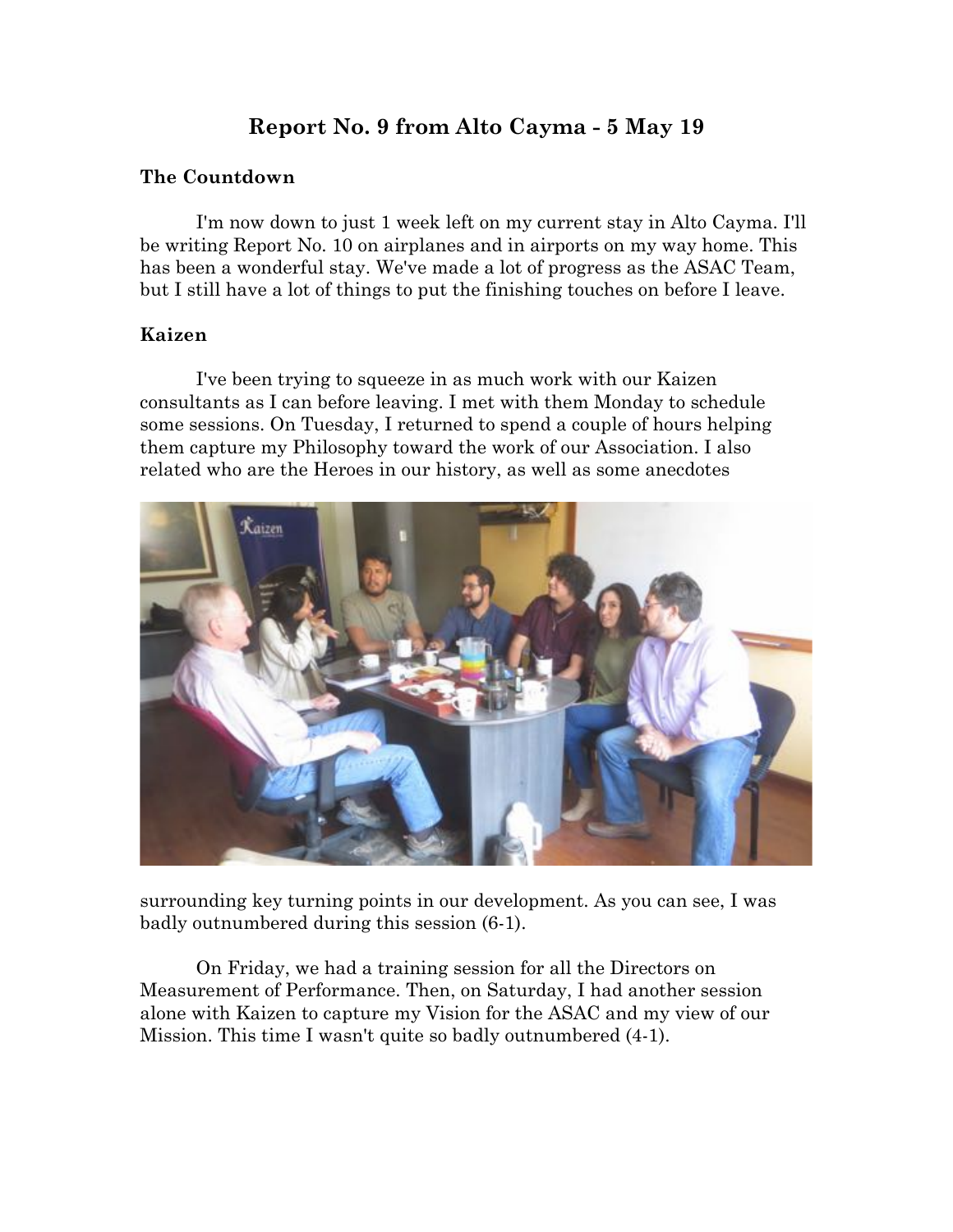Having this "view from the top" all spelled out will help align everyone on the ASAC Team in the same direction, and also breathe new life into our webpage and Facebook page.

### **Labor Day**

Wed the 1st was the Día del Trabajo (Labor Day) here in Peru, as it is in most of the world (except the USA). To celebrate, I took the whole staff to



eat raw fish (ceviche) and other "light snacks". Don't be alarmed, though. More than half of the contents of each of those heaping plates went home in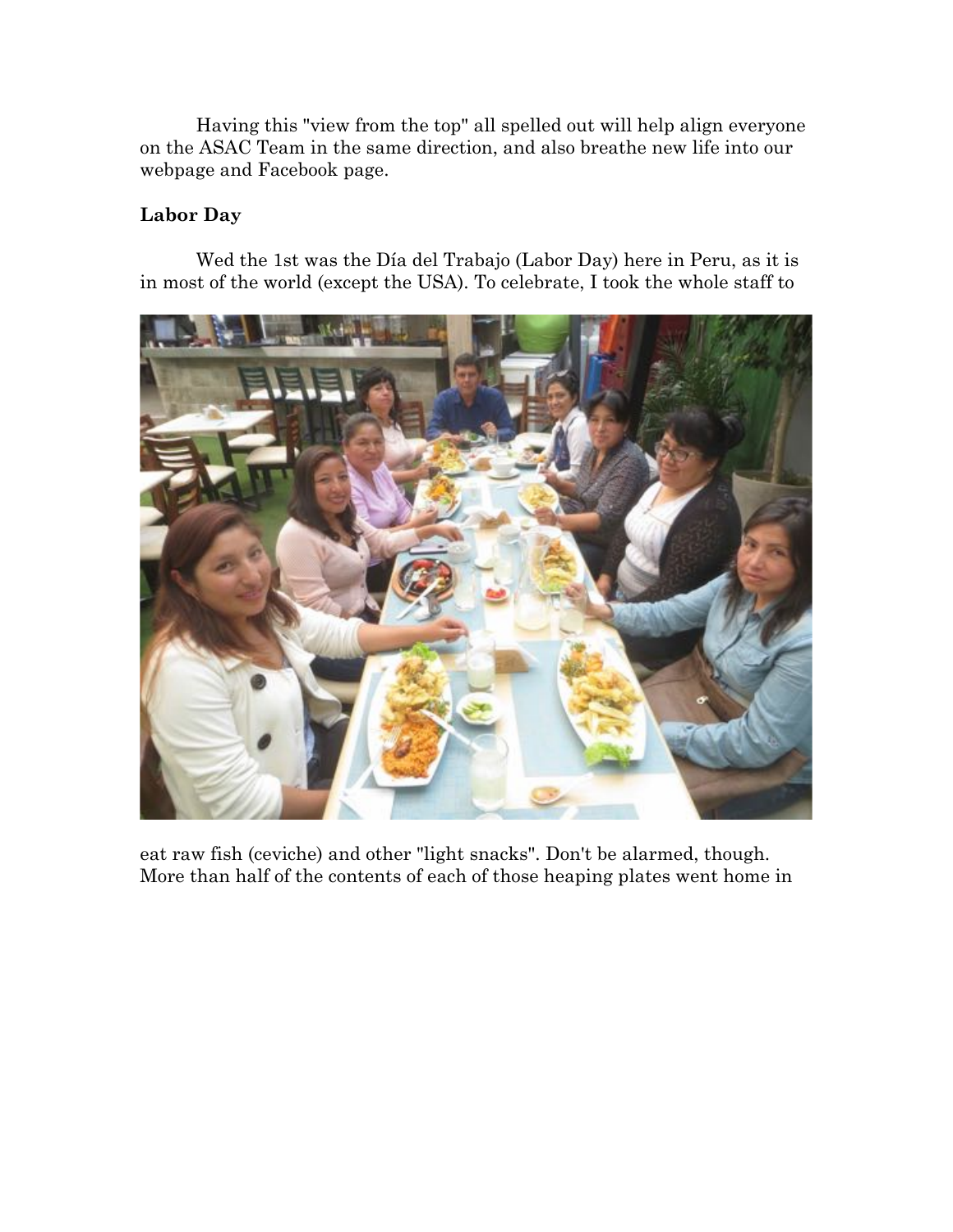

carry-out boxes.

### **The Second Coming of Jesús**

As I've written in the past, Jesús, our builder, disappeared a couple of months ago, just as the rainy season ended. It wasn't that he washed away, though. It was worse. Victor just found out that he was in the hospital for the better part of 2 months being treated for diabetes and gangrene. Victor finally tracked him down, and told me afterwards that Jesús looked terrible. He had lost 15 pounds, and as this "before" picture shows, he didn't have any



pounds to lose. In any case, we wish him the best for a speedy and complete recovery.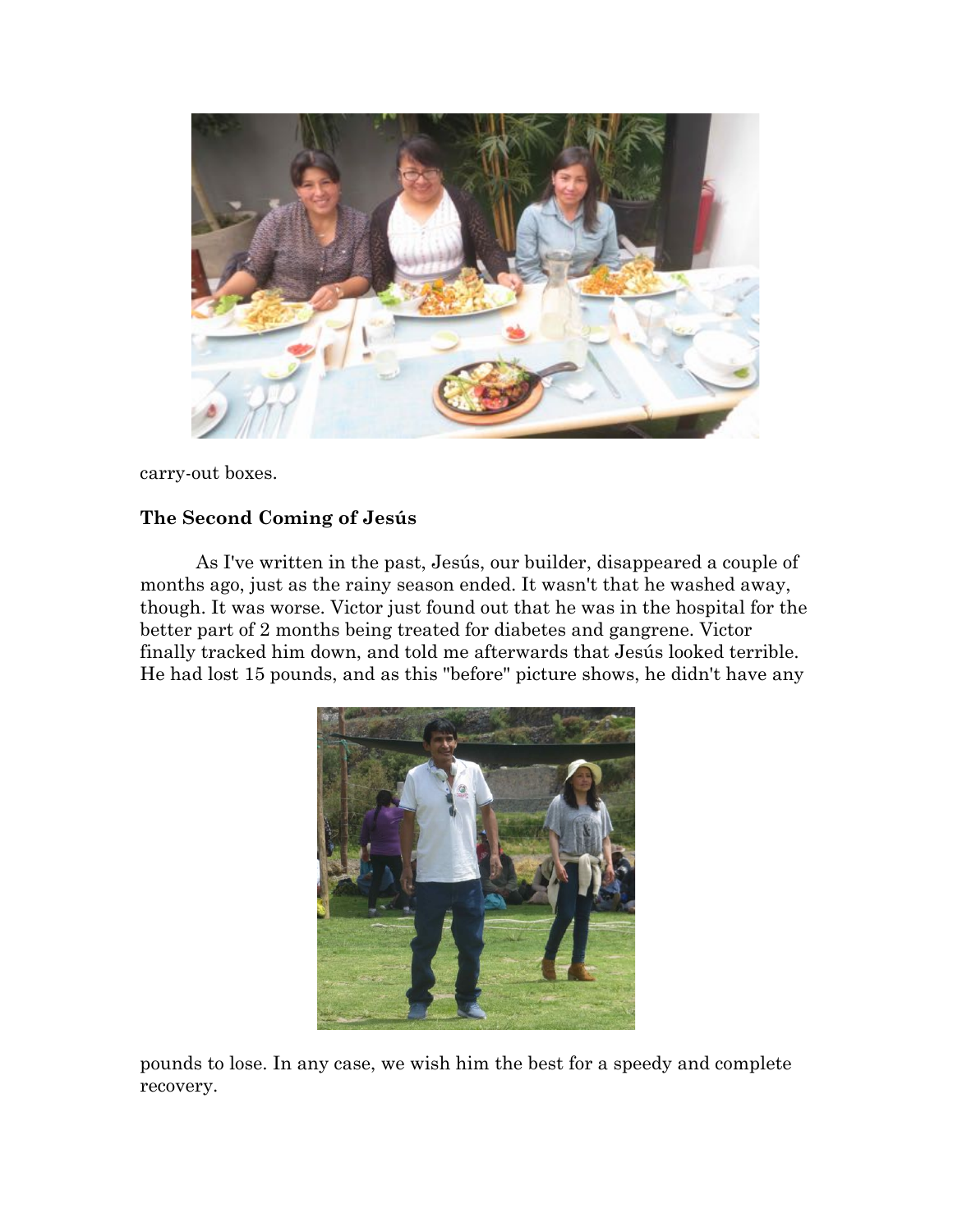## **Food Baskets**

Every Mother's Day and every Christmas, we give the families in our Acercándonos sponsorship program a food basket with a wide variety of



products. Right now, the ladies in the office are preparing over 250 baskets to

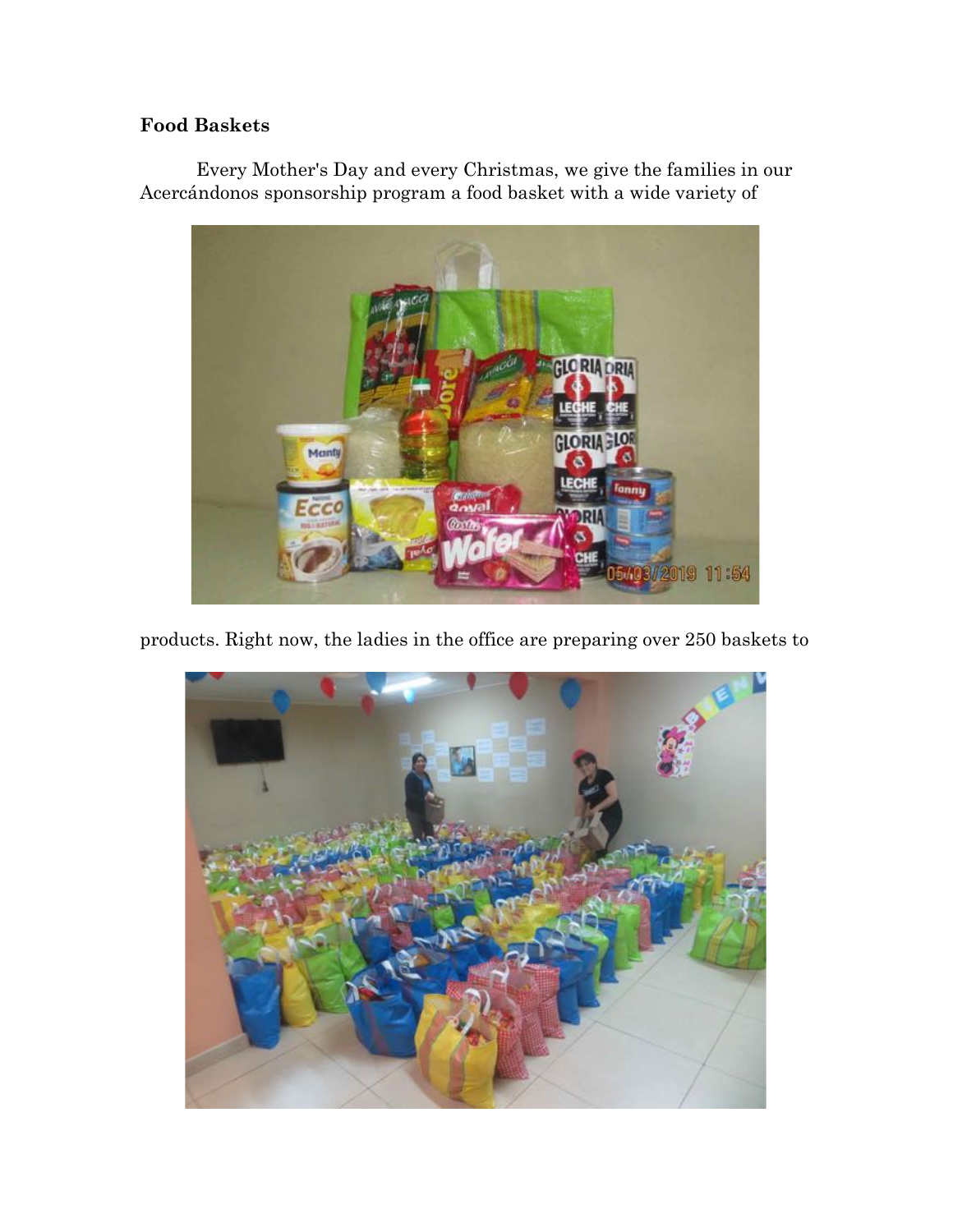distribute on Fri the 10th and Sat the 11th. The money for these food baskets comes out of the support that the sponsors send, so sponsors, this message is for you: Imagine the joy you are giving your family here as they receive these goodies. It's not the big bird in the window that Scrooge bought for Bob Cratchit's family, but it evokes the same emotions, so give yourselves a welldeserved pat on the back.

### **Our First Intern**

This week we brought on board the very first intern we've ever had working with us. Claudia is from the Catholic University of Saint Mary.



She'll be working with Briza for approximately 2 months, doing a diagnostic study of the community we serve. Welcome aboard, Claudia! In the near future, we hope to bring in a number of other interns from a variety of disciplines, shadowing the specialties we have on our permanent staff.

### **Another Alliance**

On Friday afternoon, Briza and I went to visit Dr. Agueda in the medical research department of the Catholic University. We were there to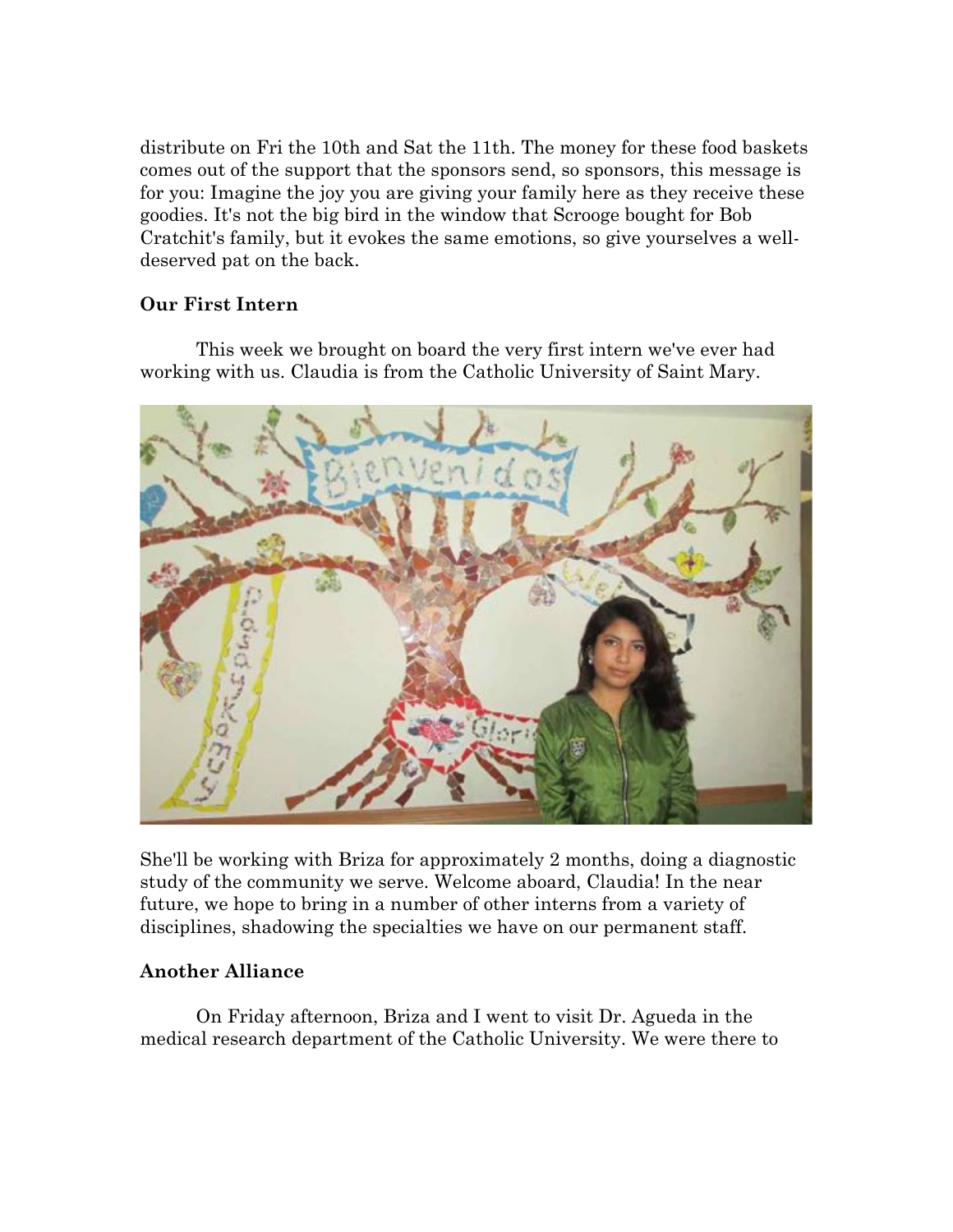

put the finishing touches on plans to have her and her students conduct an activity at our monthly Acercándonos meeting for children the next day (see story below). We also talked about longer term plans for in-depth health studies in Alto Cayma which, if we can get support to carry them out, will no doubt lead to new ASAC initiatives in preventive healthcare.

#### **Strategic Office Relocation**

In the interests of promoting closer teamwork between Briza and the ladies she supervises, we are moving Briza's office downstairs to where the ladies work. Carmen, our new lawyer, is moving upstairs, completing an office swap. No one likes moving, so we sweetened the pot by allowing Carmen and Briza to choose colors with which to repaint their offices. Here are the colors they chose.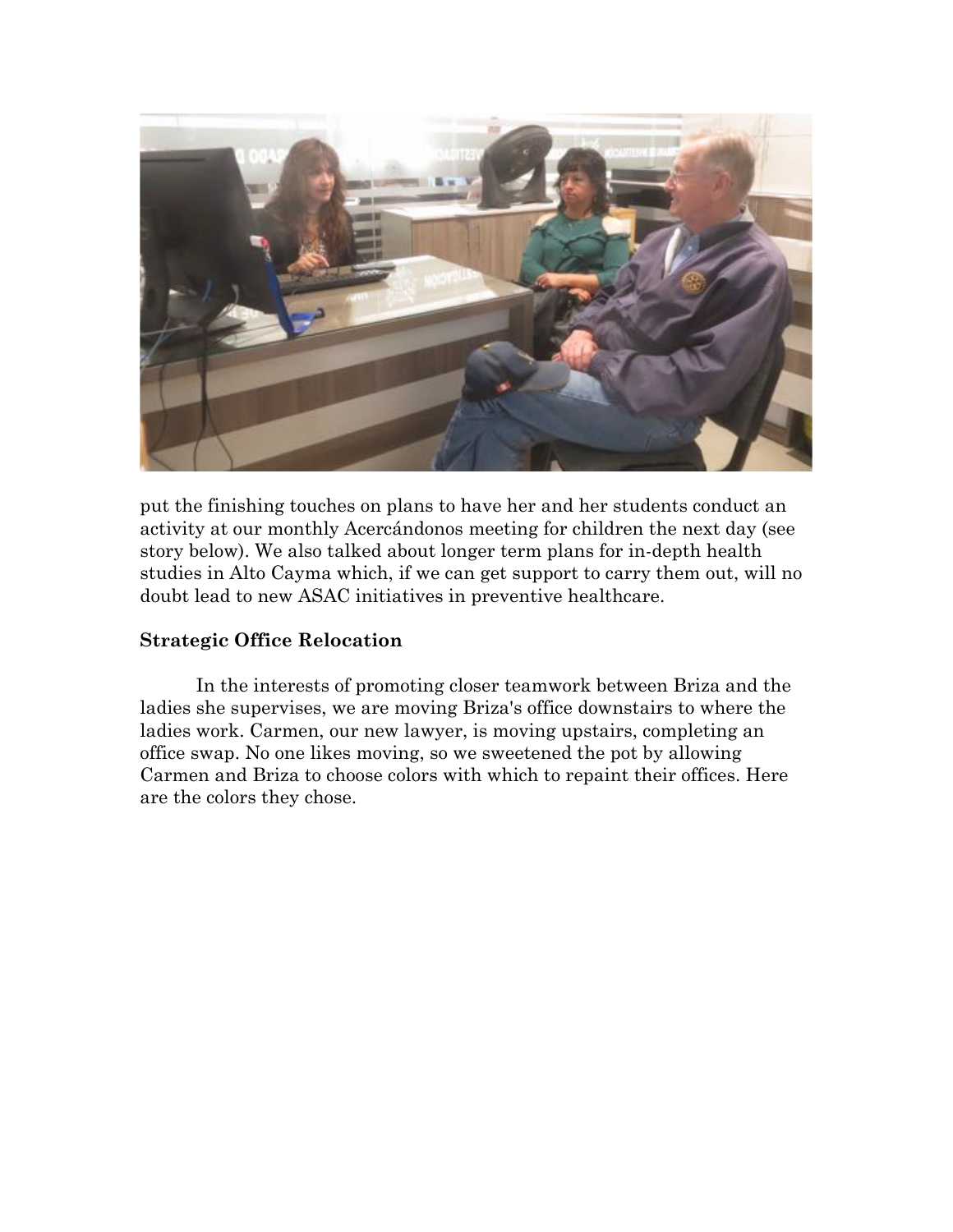

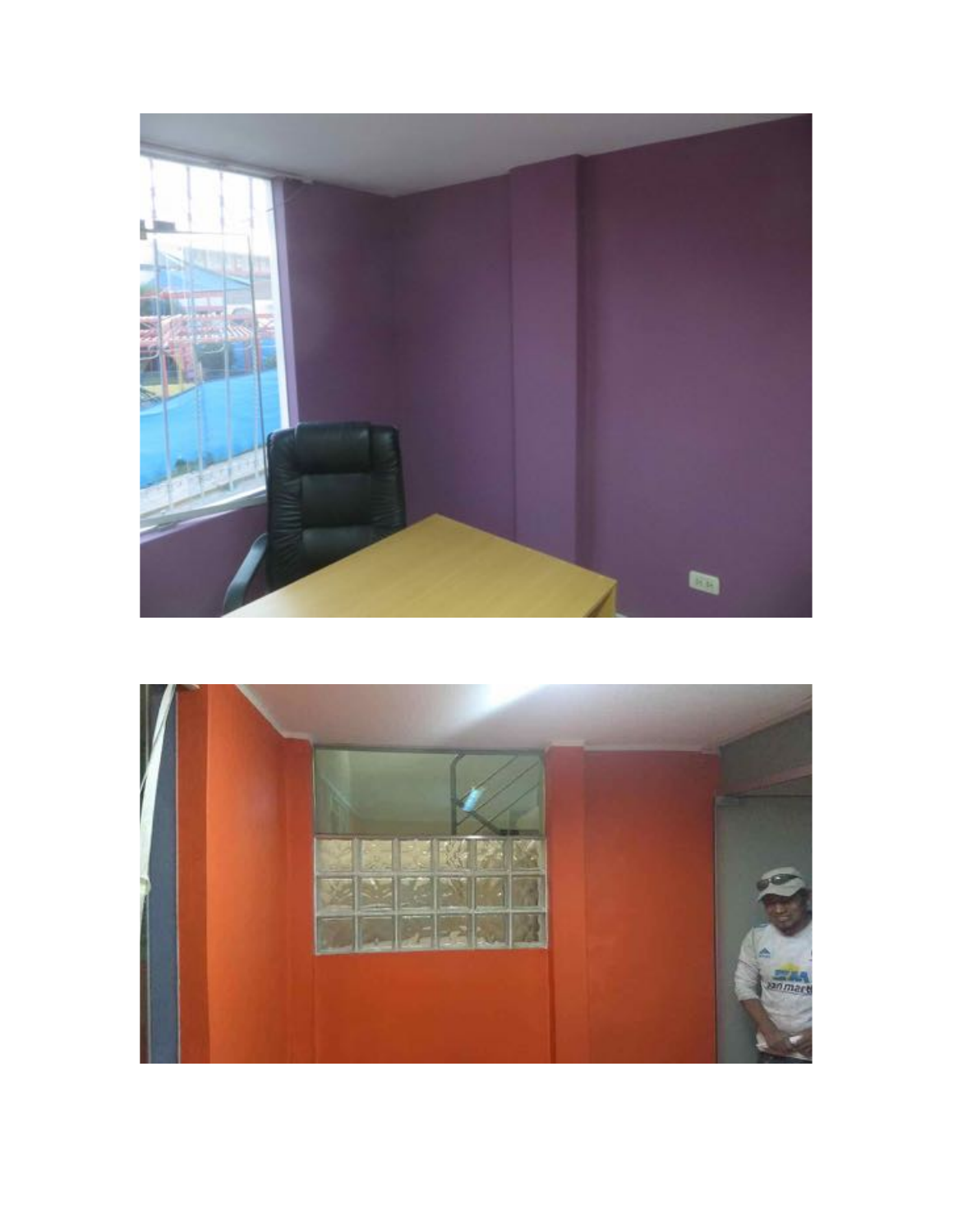### **Acercándonos Children's Meeting**



On Saturday afternoon, on a one-time only basis, we held our monthly Acercándonos children's meeting in Father Alex' church in Primero de Junio,

by the Volunteer House. The agenda for this meeting was almost entirely given over to Dr. Agueda and her group of 50 or so 3rd year medical students.

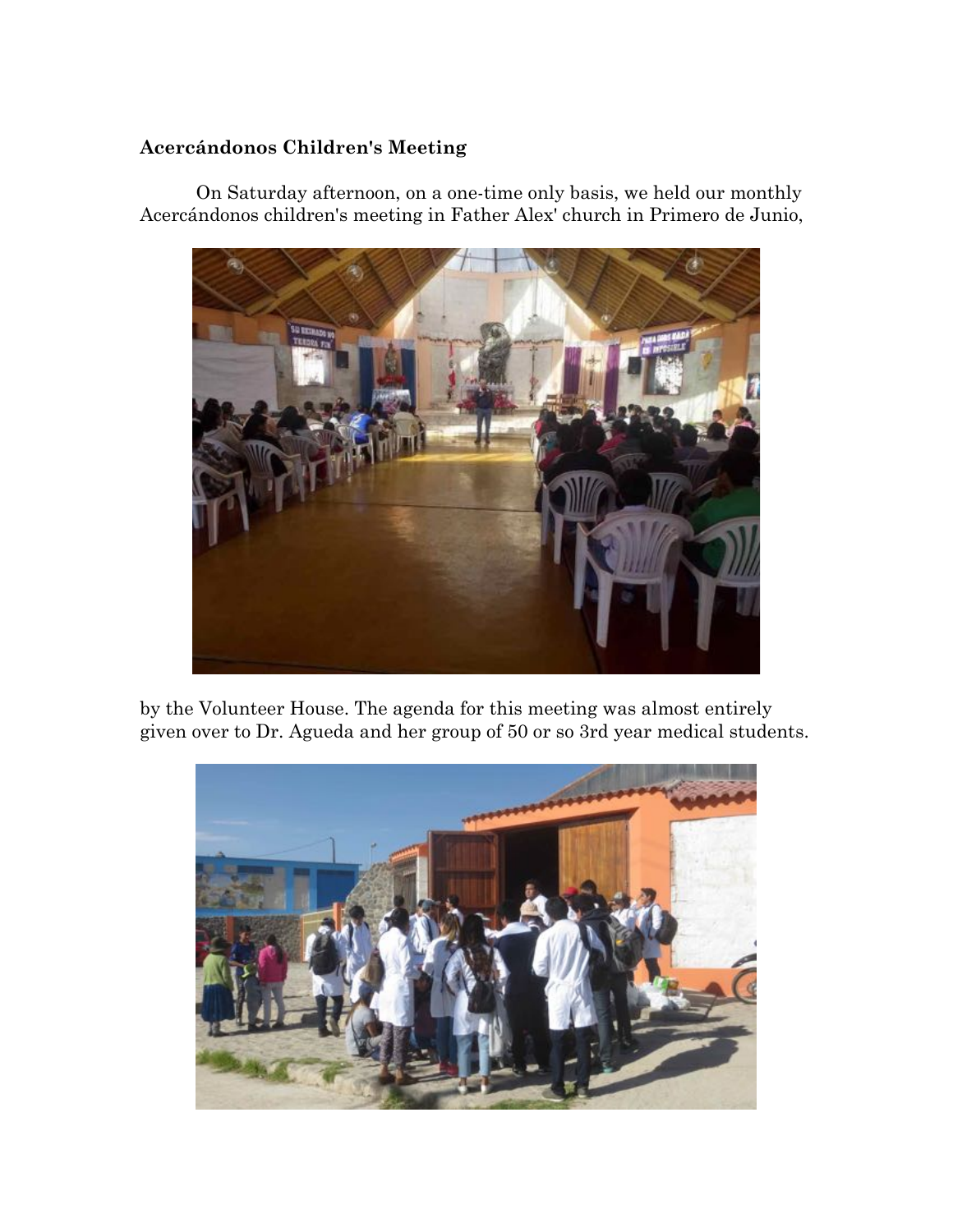They gave talks on threats to children's health, development and wellbeing,



including anemia and child abuse. Then they administered surveys in both